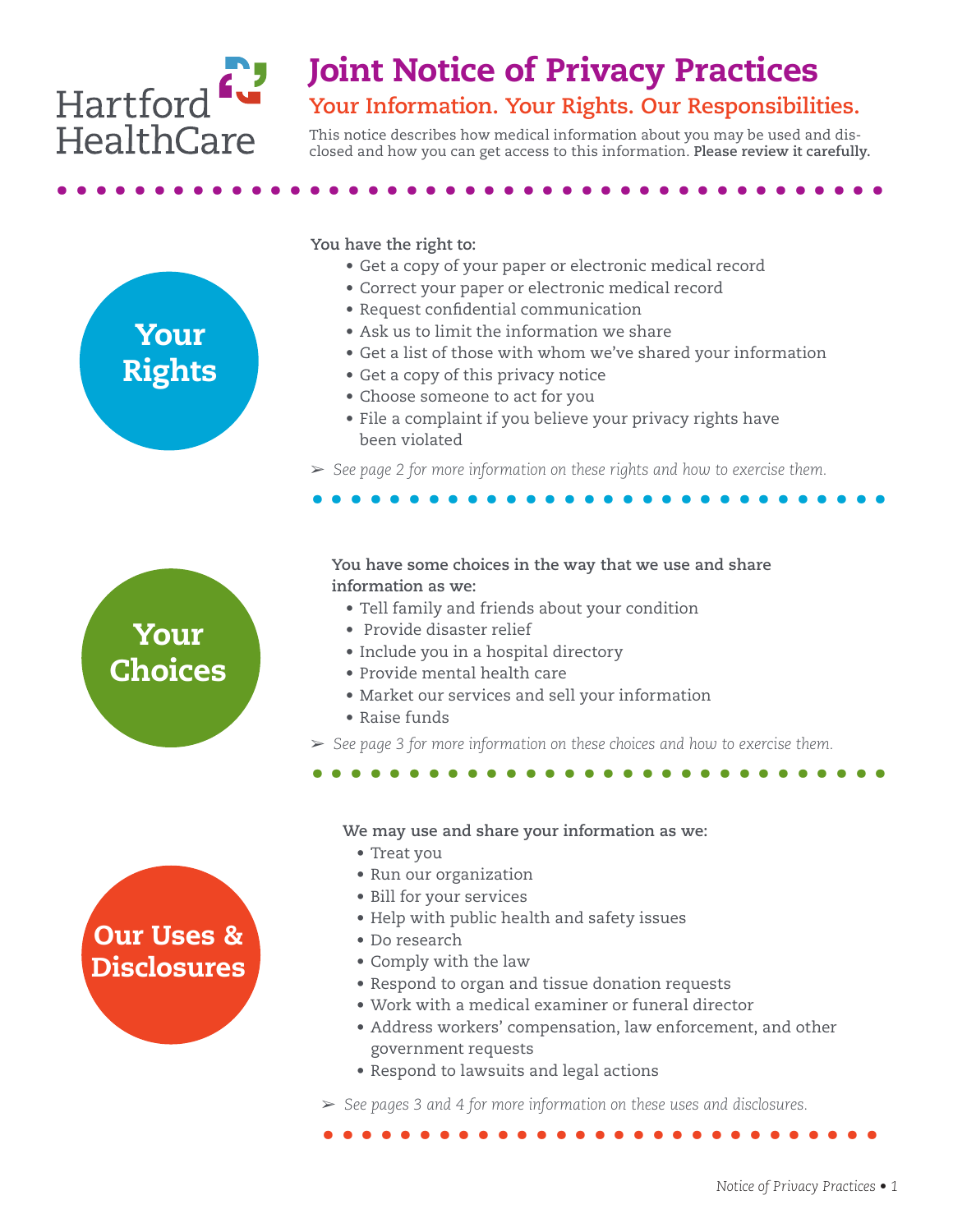| <b>Your</b><br><b>Rights</b>                                 | When it comes to your health information, you have certain rights.<br>This section explains your rights and some of our responsibilities to help you.                                                                                                                                                                          |
|--------------------------------------------------------------|--------------------------------------------------------------------------------------------------------------------------------------------------------------------------------------------------------------------------------------------------------------------------------------------------------------------------------|
| Get an electronic or<br>paper copy of your<br>medical record | • You can ask to see or get an electronic or paper copy of your medical record and<br>other health information we have about you. Ask us how to do this.                                                                                                                                                                       |
|                                                              | • We will provide a copy or a summary of your health information, usually within 30<br>days of your request. We may charge a reasonable, cost-based fee.                                                                                                                                                                       |
| medical record                                               | Ask us to correct your • You can ask us to correct health information about you that you think is incorrect<br>or incomplete. Ask us how to do this.                                                                                                                                                                           |
|                                                              | • We may say "no" to your request, but we'll tell you why in writing within 60 days.                                                                                                                                                                                                                                           |
| <b>Request confidential</b><br>communications                | • You can ask us to contact you in a specific way (for example, home or office phone)<br>or to send mail to a different address.                                                                                                                                                                                               |
|                                                              | • We will say "yes" to all reasonable requests.                                                                                                                                                                                                                                                                                |
| Ask us to limit what<br>we use or share                      | • You can ask us not to use or share certain health information for treatment, pay-<br>ment, or our operations. We are not required to agree to your request, and we may<br>say "no" if it would affect your care.                                                                                                             |
|                                                              | • If you pay for a service or health care item out-of-pocket in full, you can ask us not<br>to share that information for the purpose of payment or our operations with your<br>health insurer. We will say "yes" unless a law requires us to share that information.                                                          |
| Get a list of those<br>with whom we've<br>shared information | • You can ask for a list (accounting) of the times we've shared your health informa-<br>tion for six years prior to the date you ask, who we shared it with, and why.                                                                                                                                                          |
|                                                              | • We will include all the disclosures except for those about treatment, payment, and<br>health care operations, and certain other disclosures (such as any you asked us to<br>make). We'll provide one accounting a year for free but will charge a reasonable,<br>cost-based fee if you ask for another one within 12 months. |
| Get a copy of this<br>privacy notice                         | • You can ask for a paper copy of this notice at any time, even if you have agreed to<br>receive the notice electronically. We will provide you with a paper copy promptly.                                                                                                                                                    |
| <b>Choose someone to</b><br>act for you                      | • If you have given someone medical power of attorney or if someone is your legal<br>guardian, that person can exercise your rights and make choices about your health<br>information.                                                                                                                                         |
|                                                              | • We will make sure the person has this authority and can act for you before we take<br>any action.                                                                                                                                                                                                                            |
| File a complaint if<br>you feel your rights<br>are violated  | • You can complain if you feel we have violated your rights by contacting us using<br>the information on page 5.                                                                                                                                                                                                               |
|                                                              | • We will not retaliate against you for filing a complaint.                                                                                                                                                                                                                                                                    |
|                                                              | • You can file a complaint with the U.S. Department of Health and Human Ser-<br>vices Office for Civil Rights by sending a letter to 200 Independence Avenue SW,<br>Washington, DC 20201, calling 1-877-696-6775, or visiting<br>www.hhs.gov/ocr/ privacy/hipaa/complaints/.                                                   |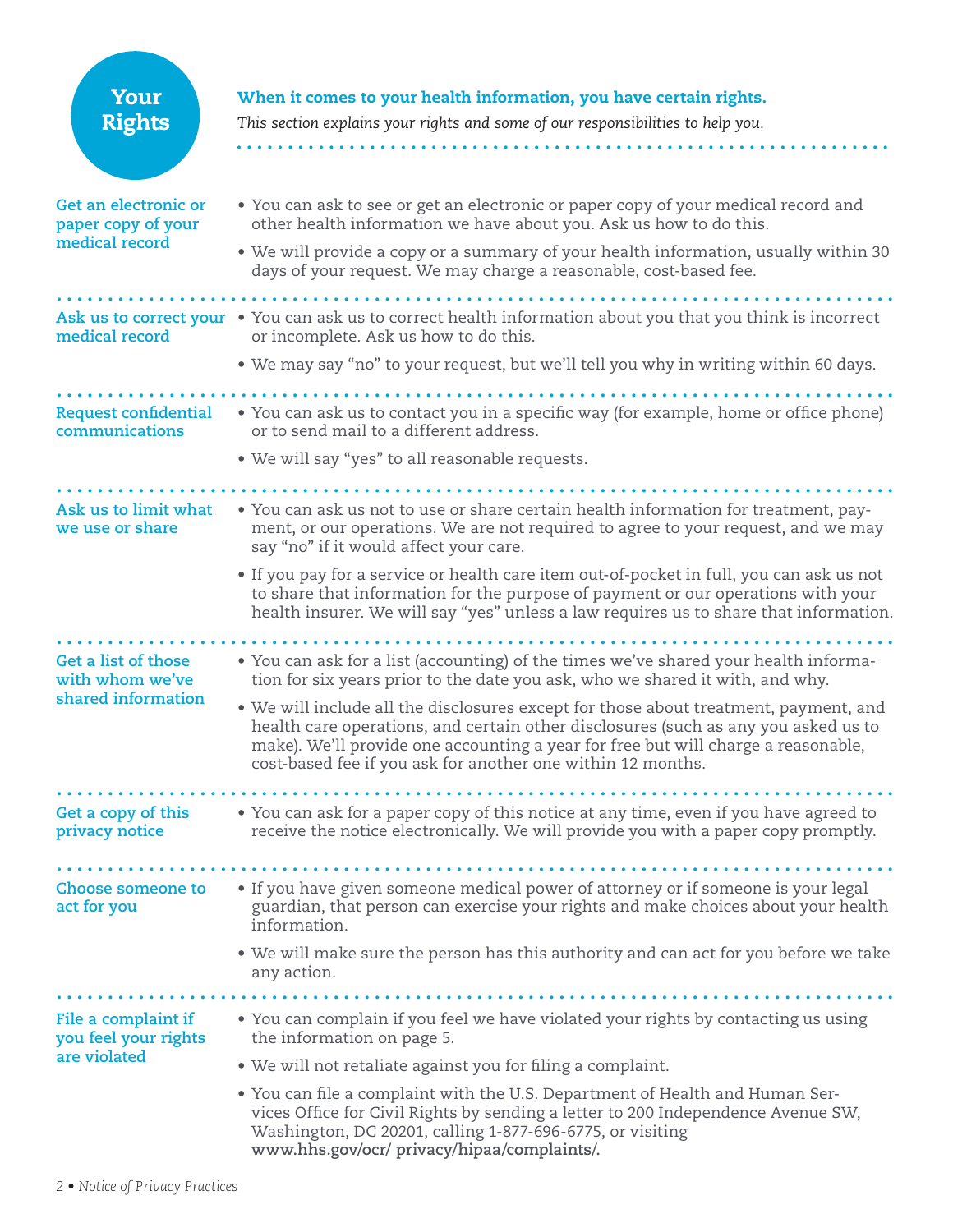| Your<br><b>Choices</b>                                                                                                                                 | For certain health information, you can tell us your choices about what we share.<br>If you have a clear preference for how we share your information in the situations described<br>below, talk to us. Tell us what you want us to do, and we will follow your instructions.                                                                                                                                                                                                                   |
|--------------------------------------------------------------------------------------------------------------------------------------------------------|-------------------------------------------------------------------------------------------------------------------------------------------------------------------------------------------------------------------------------------------------------------------------------------------------------------------------------------------------------------------------------------------------------------------------------------------------------------------------------------------------|
| In these cases, you<br>have both the right<br>and choice to tell us<br>to:                                                                             | • Share information with your family, close friends, or others involved in your care<br>• Share information in a disaster relief situation<br>• Include your information in a hospital directory<br>If you are not able to tell us your preference, for example if you are unconscious, we may go<br>ahead and share your information if we believe it is in your best interest. We may also share<br>your information when needed to lessen a serious and imminent threat to health or safety. |
| <b>Except as permitted</b><br>or required by law,<br>in these cases we<br>never share your<br>information unless<br>you give us written<br>permission: | • Most marketing purposes<br>• Sale of your information<br>· Most sharing of psychotherapy notes, specialized substance abuse program<br>records, and HIV-related testing and treatment                                                                                                                                                                                                                                                                                                         |
| In the case of<br>fundraising:                                                                                                                         | • We may contact you for fundraising efforts, but you can tell us not to contact<br>you again.                                                                                                                                                                                                                                                                                                                                                                                                  |
| Our Uses &                                                                                                                                             | How do we typically use or share your health information?                                                                                                                                                                                                                                                                                                                                                                                                                                       |

**Disclosures** 

• We can use your health information and share it with other professionals who are treating you. *Example: A doctor treating you for an injury asks another doctor about your overall health condition.* **Treat you Run our organization •** We can use and share your health information to run our practice, improve your care, and contact you when necessary. *Example: We use health information about you to manage your treatment and services.* **Bill for your services •** We can use and share your health information to bill and get payment from health plans or other entities. *Example: We give information about you to your health insurance plan so it will pay for your services.* **..................................................................................** *We typically use or share your health information in the following ways.* **.................................................................................. ................................................................**

*continued on next page*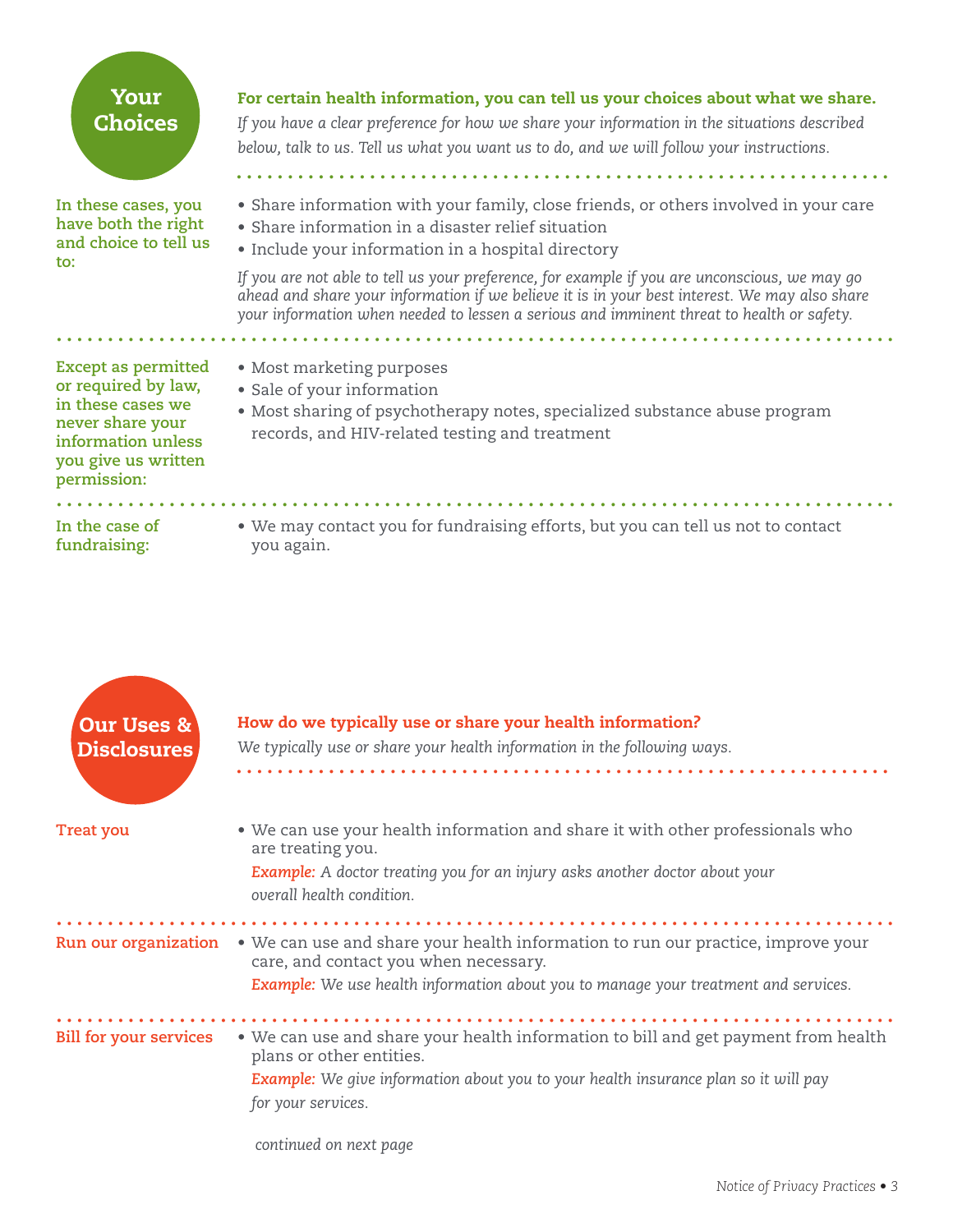How else can we use or share your health information? We are allowed or required to share your information in other ways – usually in ways that contribute to the public good, such as public health and research. We have to meet many conditions in the law before we can share your information for these purposes. For more information see **www.hhs.gov/ocr/privacy/hipaa/understanding/consumers/index.html. ..................................................................................**

| Help with public<br>health and safety<br>issues                                           | We can share health information about you for certain situations such as:<br>• Preventing disease<br>• Helping with product recalls<br>• Reporting adverse reactions to medications<br>• Reporting suspected abuse, neglect, or domestic violence<br>• Preventing or reducing a serious threat to anyone's health or safety                          |
|-------------------------------------------------------------------------------------------|------------------------------------------------------------------------------------------------------------------------------------------------------------------------------------------------------------------------------------------------------------------------------------------------------------------------------------------------------|
|                                                                                           |                                                                                                                                                                                                                                                                                                                                                      |
| Do research                                                                               | • We can use or share your information for health research.                                                                                                                                                                                                                                                                                          |
| Comply with the law                                                                       | • We will share information about you if state or federal laws require it, including<br>with the Department of Health and Human Services if it wants to see that we're<br>complying with federal privacy law.                                                                                                                                        |
| Respond to organ<br>and tissue donation<br>requests                                       | • We can share health information about you with organ procurement<br>organizations.                                                                                                                                                                                                                                                                 |
| Work with a medical<br>examiner or funeral<br>director                                    | • We can share health information with a coroner, medical examiner, or funeral<br>director when an individual dies.                                                                                                                                                                                                                                  |
| Address workers'<br>compensation, law<br>enforcement, and<br>other government<br>requests | We can use or share health information about you:<br>• For workers' compensation claims<br>• For law enforcement purposes or with a law enforcement official<br>• With health oversight agencies for activities authorized by law<br>• For special government functions such as military, national security, and<br>presidential protective services |
| <b>Respond to lawsuits</b><br>and legal actions                                           | • We can share health information about you in response to a court or administra-<br>tive order, or in response to a subpoena.                                                                                                                                                                                                                       |

# Our Responsibilities **............................. .............................**

We are required by law to maintain the privacy and security of your protected health information.

- We will let you know promptly if a breach occurs that may have compromised the privacy or security of your information.
- We must follow the duties and privacy practices described in this notice and give you a copy of it.
- • We will not use or share your information other than as described here unless you tell us we can in writing. If you tell us we can, you may change your mind at any time. Let us know in writing if you change your mind.

For more information see: **www.hhs.gov/ocr/privacy/hipaa/understanding/consumers/noticepp.html.**

#### Changes to the Terms of this Notice

We can change the terms of this notice, and the changes will apply to all information we have about you. The new notice will be available upon request, in our office, and on our web site.

*Effective Date: September 23, 2013*